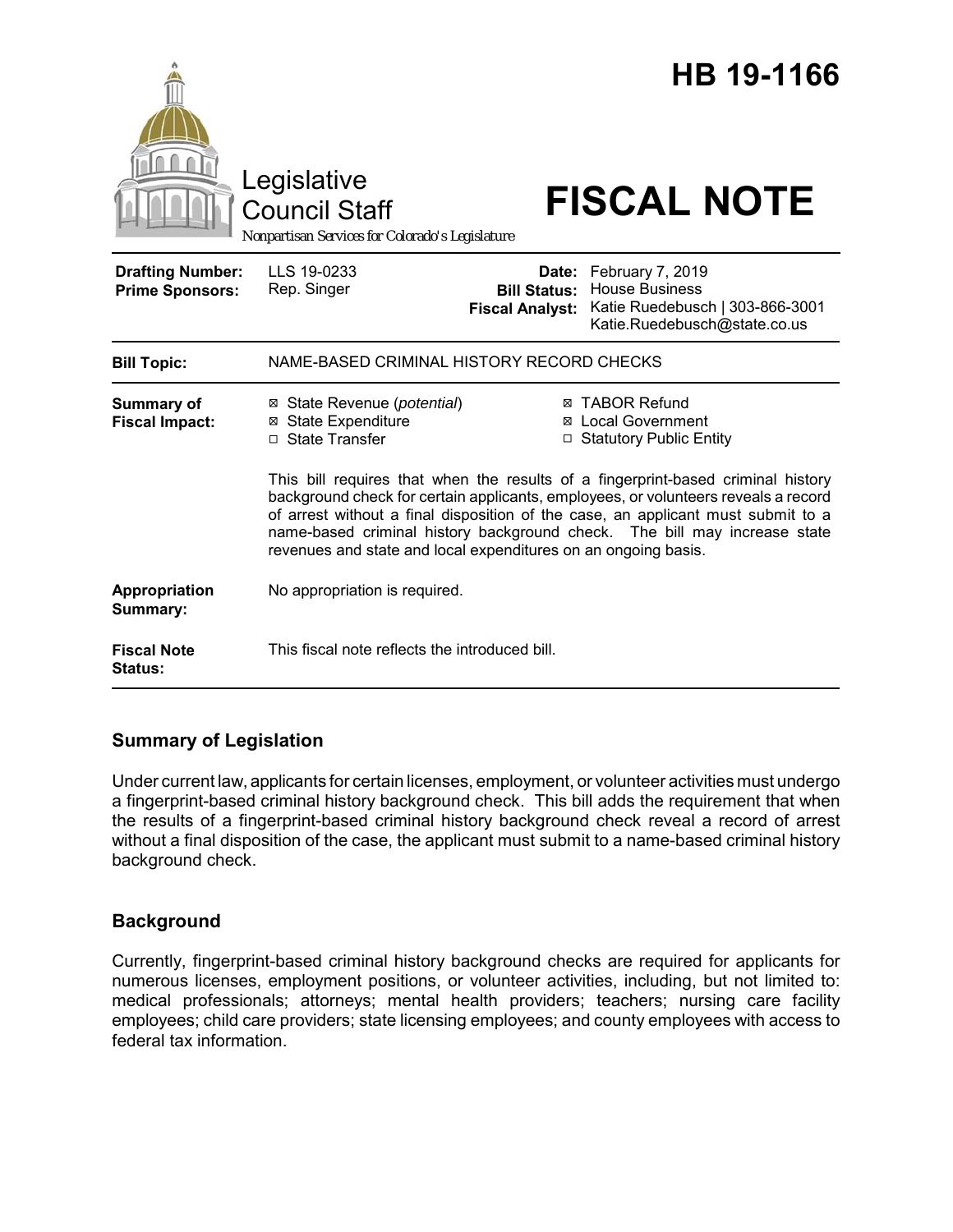February 7, 2019

# **Assumptions**

Name-based criminal history background checks can be performed by the Colorado Bureau of Investigation (CBI) or a private vendor. This fiscal note assumes that fees for these name-based background checks are either collected from the applicant, employee, or volunteer by the state agency and passed through to the CBI or private vendor, or paid for directly by the applicant, employee, or volunteer. In addition, this fiscal note assumes that the background check is required only upon initial application or licensure and is not required for renewal.

## **State Revenue**

Beginning in FY 2019-20, to the extent that the number of name-based criminal history background check performed by CBI increases, state revenue to the CBI Identification Unit Cash Fund in the Department of Public Safety will increase. CBI currently provides online name-based criminal history background check service for \$6.85 per background check.

In addition, state revenue may increase for state agencies, such as the Department of Human Services, that collect fees for the name-based background checks from an applicant, employee, or volunteer and pass the fee through to the CBI or private vendor.

### **State Expenditures**

Beginning in FY 2019-20, the bill will increase workload for several state agencies.

**Department of Education.** Workload will increase in the Department of Education to review name-based criminal history background checks for various applicants or licensees. This increase can be accomplished within existing resources.If additional resources are required, they will be requested through the annual budget process.

**Department of Law.** The Department of Law will have a minimal workload increase to review name-based criminal history background checks for debt settlement and debt management companies. This increase can be accomplished within existing resources**.**

**Department of Human Services.** The Department of Human Services will have a workload increase to review name-based criminal history background checks for various programs. Department expenditures may also increase to cover the costs of name-based criminal history background checks for employees working with vulnerable persons. This increase can be accomplished within existing resources.

**Department of Public Health and Environment.** The Department of Public Health and Environment will have a minimal workload increase to update rules and review name-based criminal history background checks for various programs. This increase can be accomplished within existing resources.

**Department of Public Safety.** To the extent that CBI conducts more name-based criminal history background checks, workload will increase for the CBI in the Department of Public Safety. If additional resources are required to conduct name-based criminal history background checks, they will be requested through the annual budget process.